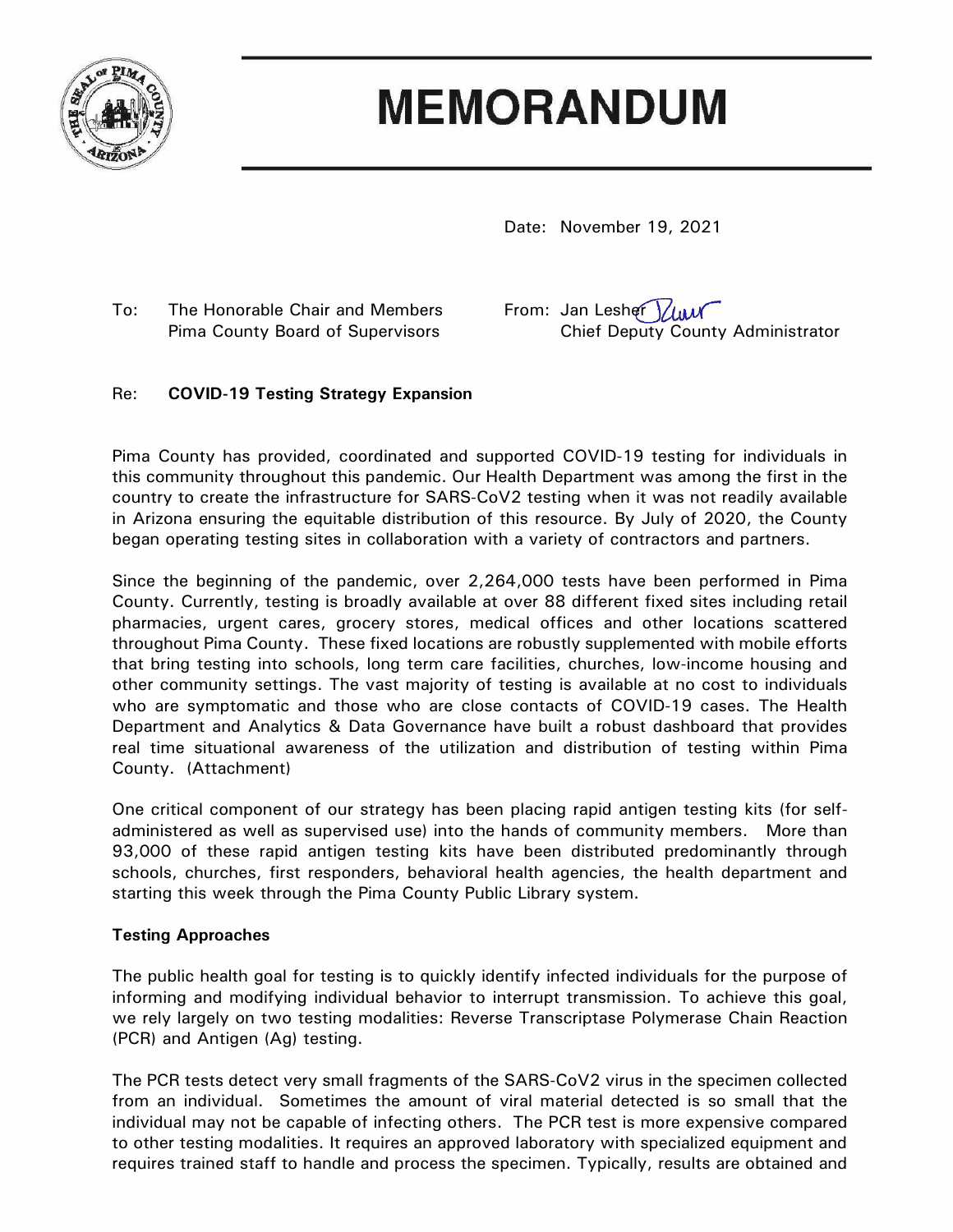The Honorable Chair and Members, Pima County Board of Supervisors Re: **COVID-19 Testing Strategy Expansion** November 19, 2021 Page 2

communicated within 24 to 48 hours, and individuals who have symptoms test are required to isolate until that time.

Rapid antigen tests detect viral proteins expressed on the surface of the SARS-CoV2 virus. Antigen testing is performed on site in mobile or static settings. It does not require special laboratory processing, and a broad range of personnel (even patients) can conduct the specimen collection, testing and interpretation of results. Most importantly the results are available within 15 to 20 minutes, and are communicated within a few hours when performed at a test site or are available immediately when self-administered.

The Health Department has invested substantial effort in creating capacity by supporting and resourcing a broad range of community entities in the use of rapid antigen testing. Schools, long-term care facilities, and other entities have been provided with supervised point of care antigen testing to ensure easy access and availability to their users. Thousands of selfcollection antigen test kits have been distributed (as noted above) at community events, to schools, community partners, libraries and many other entities to ensure individuals can easily test when they are exposed to COVID-19, have symptoms, or other reasons that may warrant COVID-19 testing. Supporting proctored point of care testing and distributing self-test antigen kits to schools has allowed for efficient identification of COVID-19 cases, identified multiple outbreaks, and permitted students returning to classroom when uninfected. These efforts have broad user acceptance and respond to community demand for immediate actionable testing information.

#### **Testing Capacity Costs**

Testing is presumed adequate within a community when 1.5 tests per 1000 individuals are performed on a daily. By this measure Pima County residents should be testing at just over 1500 tests per day. There are no specific recommendations for the relative proportion of PCR or Antigen testing.

At the current time, the volume of testing in Pima County exceeds this goal thanks to County sponsored as well as non-sponsored sites and is a remarkably similar volume compared to the first half of the winter surge last year. However, the substantial gradual increase in test positivity beyond the 3% threshold suggests that a substantial increase in testing is justified.

Current testing costs are approximately \$160,000 per week for the sites operated by the County and its contractors. At this rate the Health will exhaust its funding from federal and state sources by December 2021. However, based on the current state of the pandemic, the Health Department proposes to continue testing at a robust level and to expand the availability of laboratory-based Antigen and PCR testing performed by our vendors. This is in addition to continued expansion of our current self-administered test distribution strategy. The estimated costs for doubling testing to approximately 3000 tests/day and increasing the availability of PCR testing (e.g. increase by 1500/day to include 750 PCR and 750 Antigen) is estimated at \$200,000/week.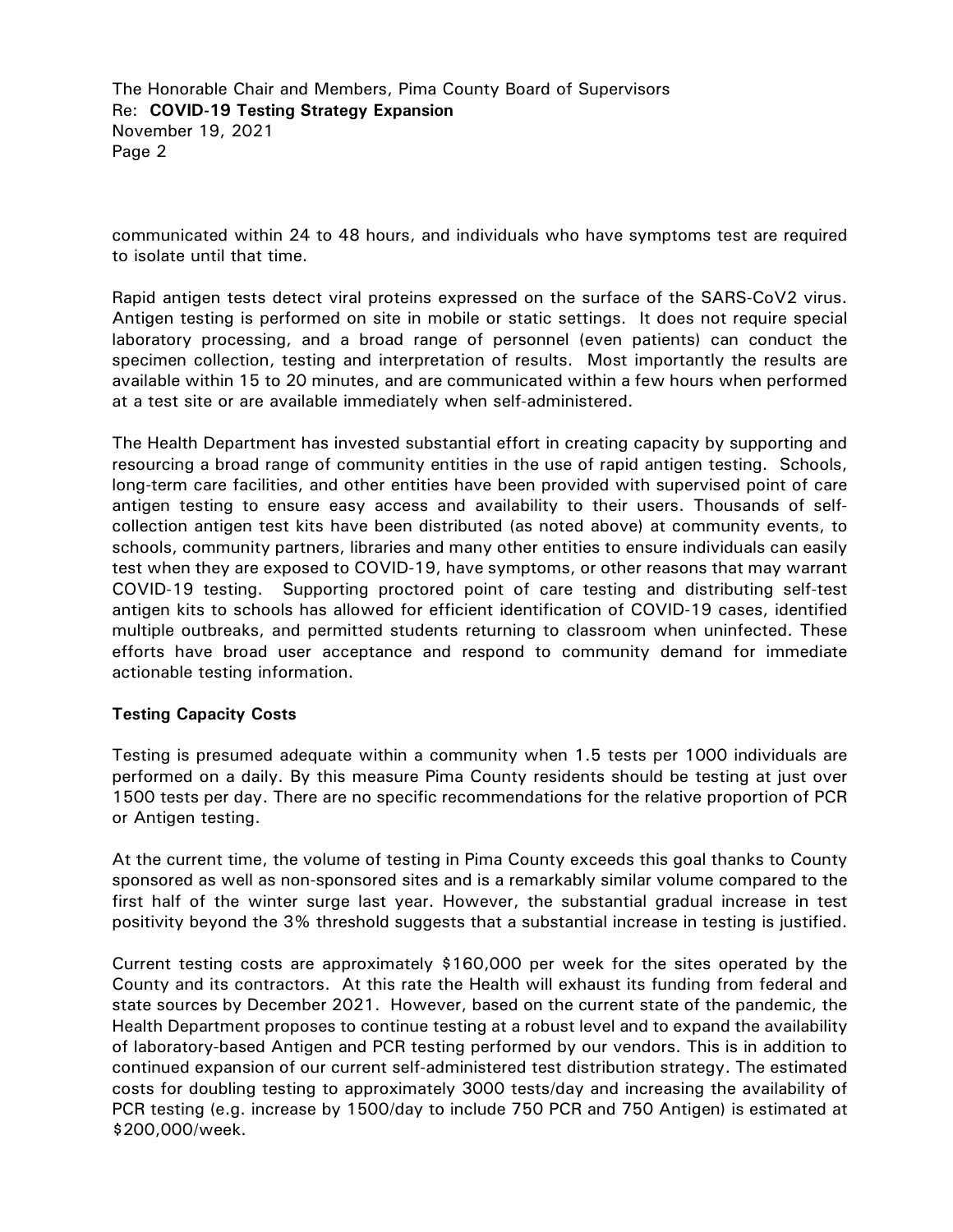The Honorable Chair and Members, Pima County Board of Supervisors Re: **COVID-19 Testing Strategy Expansion** November 19, 2021 Page 3

This increased volume and intensity of testing is projected to continue to be required well into spring. Based on this projected expenditure level, we ask that the Board consider earmarking an initial \$3 million from its ARPA contingency funds for the provision of supporting testing capacity. Additionally, given the substantial resources required to purchase testing capacity and the likely need to continue this services into the future, it is appropriate to build capacity within the Health Department in the first quarter of 2022 to conduct this type of large scale rapid antigen testing at its own facilities to decrease our reliance on contractors and control the costs associated with this service.

## JL/dym

#### Attachment

c: Carmine DeBonis, Jr., Deputy County Administrator for Public Works Francisco García, MD, MPH, Deputy County Administrator & Chief Medical Officer, Health and Community Services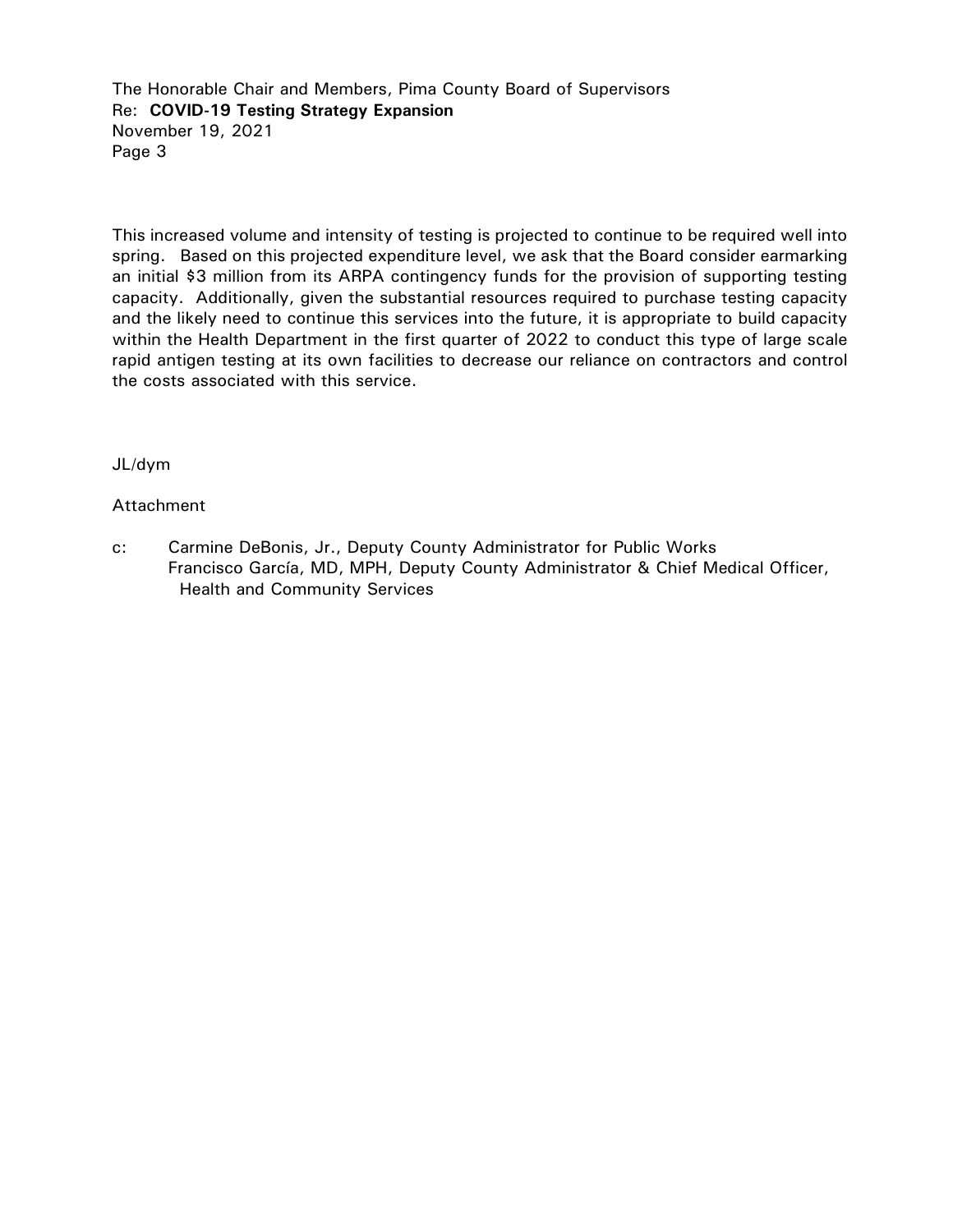| <b>Testing Facility</b>                              | <b>Testing</b>                           | <b>Current Facilities</b>                                                                                                                       | <b>Current negotiated cost</b>                                                                                                                       | <b>Avg Turnaround Tim Utilization</b> |                                                          |
|------------------------------------------------------|------------------------------------------|-------------------------------------------------------------------------------------------------------------------------------------------------|------------------------------------------------------------------------------------------------------------------------------------------------------|---------------------------------------|----------------------------------------------------------|
| Paradigm Lab                                         | <b>Nasal PCR</b><br>Antigen              | 5 including TIA                                                                                                                                 | PCR: \$110.00<br>Antigen: \$34.00                                                                                                                    | $1.12$ days                           | PCR: 351,148<br>Antigen: 34,400<br>~\$46,900,000 billed  |
| ASU                                                  | <b>PCR Saliva</b>                        | Elle Town<br>Opem 6 days/week, 4<br>hrs/day                                                                                                     | Funded through AzDHS on 24-48 hours                                                                                                                  |                                       | $\approx$ 150 tests per day; $\approx$ 900<br>tests/week |
| <b>PMG</b>                                           | Antigen                                  | None currently active                                                                                                                           | PCR: \$100.25<br>Antigen: \$34.25                                                                                                                    | 4 hours                               | $^{\sim}$ 9,000                                          |
| Mobile - through MC3                                 | Rapid Antigen                            | 6 mobile testing sites in<br>the last 3 months                                                                                                  | Personnel time; funded<br>by grant                                                                                                                   | 15 minutes                            |                                                          |
| Pima County Schools                                  | Antigen<br>Pooled testing<br>PCR testing | All public, private, charter, $\vert$ \$0; distributed by the stat 15 minutes<br>parochial schools with a<br>CLIA waiver for antigen<br>testing |                                                                                                                                                      |                                       |                                                          |
| Pima County Self-Tests                               | Proctored Antige Multiple sites          |                                                                                                                                                 | PCHD obtains tests from<br>state for free; distributed<br>to public at no cost; one<br>person present with<br>demo info collected at<br>distribution | 15 minutes                            | ~20,000 per week distribution<br>anticipated             |
| Independent Pima<br><b>County Testing Facilities</b> | $:$ PCR<br>Antigen                       | Multiple, including<br>pharmacies, providers'<br>offices, FQHC, VHA,<br>hospitals                                                               | Depends on symptomatic<br>or not                                                                                                                     |                                       |                                                          |